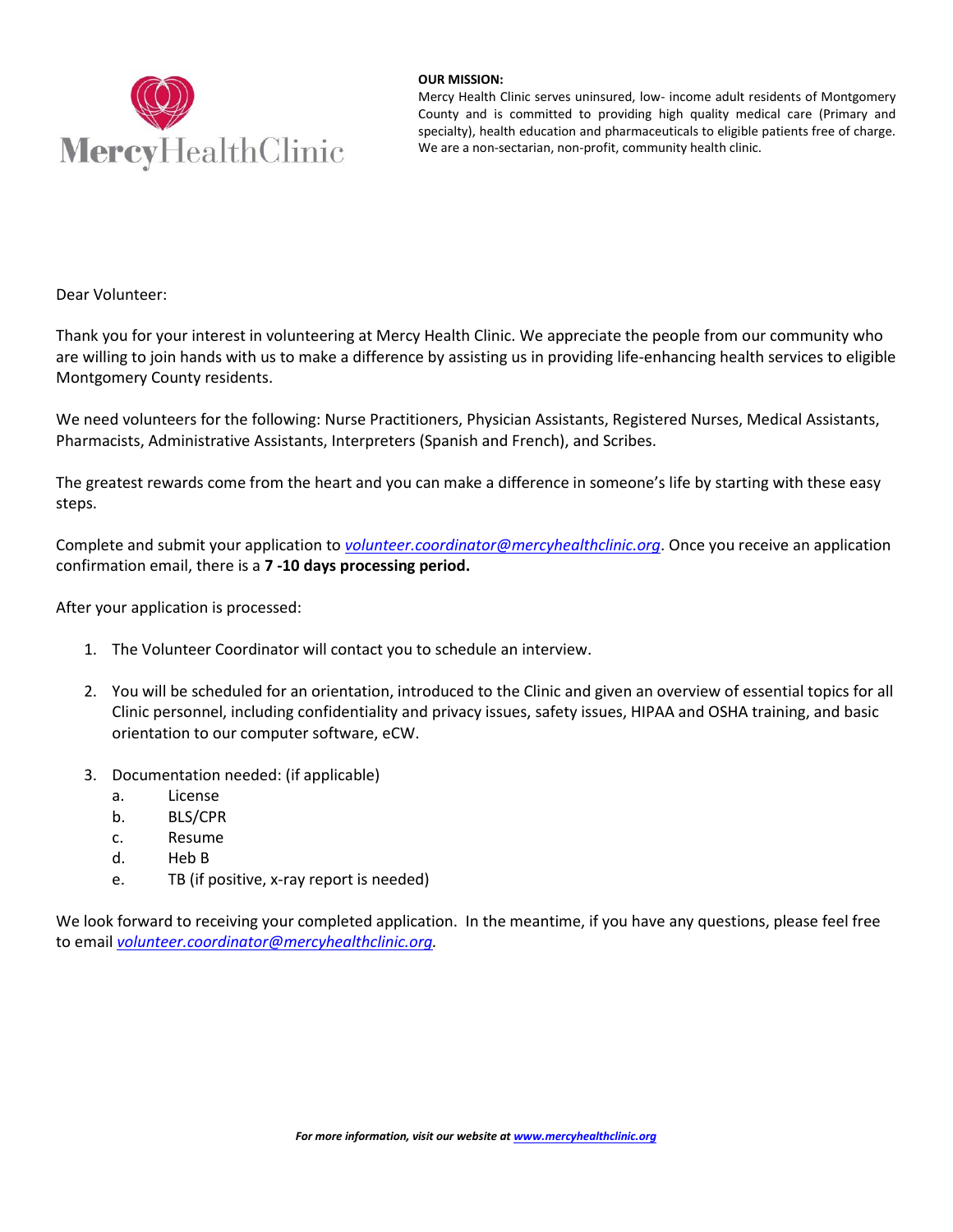# **OUR HISTORY**

Mercy Health Clinic grew out of a dream in the late 90's by the Social Concerns Committee of Our Lady of Mercy church in Potomac, Maryland. After thorough research and analysis, the committee determined that the medical needs of many uninsured adults were not being addressed, particularly in the up-county area. Mercy Health Clinic opened in 2000 in Germantown and moved a few years later to expanded space in Gaithersburg with 9 exam rooms. Today the Clinic serves around 2,000 patients through the service of paid staff and over 70 volunteer physicians as well as many non-medical volunteers. We are recognized by the Catalogue of Philanthropy as "one of the best small charities" in the Washington, DC region.

# **OUR SERVICES**

Eligible patients at Mercy Health Clinic have access to a wide range of services directly on-site, as well as off-site through partnerships the Clinic has established.

# **1. Primary Medical Care**

All patients are seen by a board certified physician or nurse practitioner. Treatment at the clinic includes blood tests, and frequently calls for X-Rays, mammograms and other specialty care. We are our patients' partner in health.

We Provide:

- Primary preventative care;
- Diagnosis and treatment of general acute and chronic medical problems;
- Management of chronic medical conditions, such as hypertension and diabetes;
- Referrals for professional consultation, including to Montgomery County's on-site dental and behavioral health specialists;
- Access to off-site specialty care, including surgical procedures when possible;
- Patient navigation to assist with mammography and other areas.

# **2. Specialty Care**

Mercy Health Clinic patients benefit from numerous specialty clinics we offer on-site, such as:

- Cardiology
- **Orthopedics**
- Diabetes
- Ophthalmology
- Dermatology
- Pulmonary
- Gynecology
- Psychiatry
- Endocrinology
- Rheumatology
- Gastroenterology
- Neurology
- Urology
- ENT (Ear, Nose and throat)

- Colposcopy
- **Endometrial**
- Well-woman

Patients needing specialty care outside the clinic are assisted by a referral nurse who accesses a network of partner agencies, enabling nearly all patients to obtain the specialty care they need including surgery.

## **3. Pharmacy**

Mercy Health Clinic patients are provided with both prescription and over-the-counter medications free of charge from our on-site pharmacy, leading to increased patient compliance.

Through a partnership with the University of Maryland's School of Pharmacy, our most acute diabetic patients and others participate in our Medication Therapy Management (MTM) program. Pharmacy professors, along with new pharmacists and final year pharmacy students, meet one-on-one with our patients and are active members of the patients care team. The MTM program at Mercy Health Clinic has received national recognition from the U.S Department of Health and Human Services and is seen as a model for other clinics to replicate nationwide.

## **4. Nutrition Counseling**

Mercy Health Clinic's Nutrition ED program is led by certified nutritionists. They teach group classes for patients as well as hold individual nutrition counseling sessions at the Clinic. The goal is to change lifestyles and help patients manage their chronic diseases through exercise, diet and medication.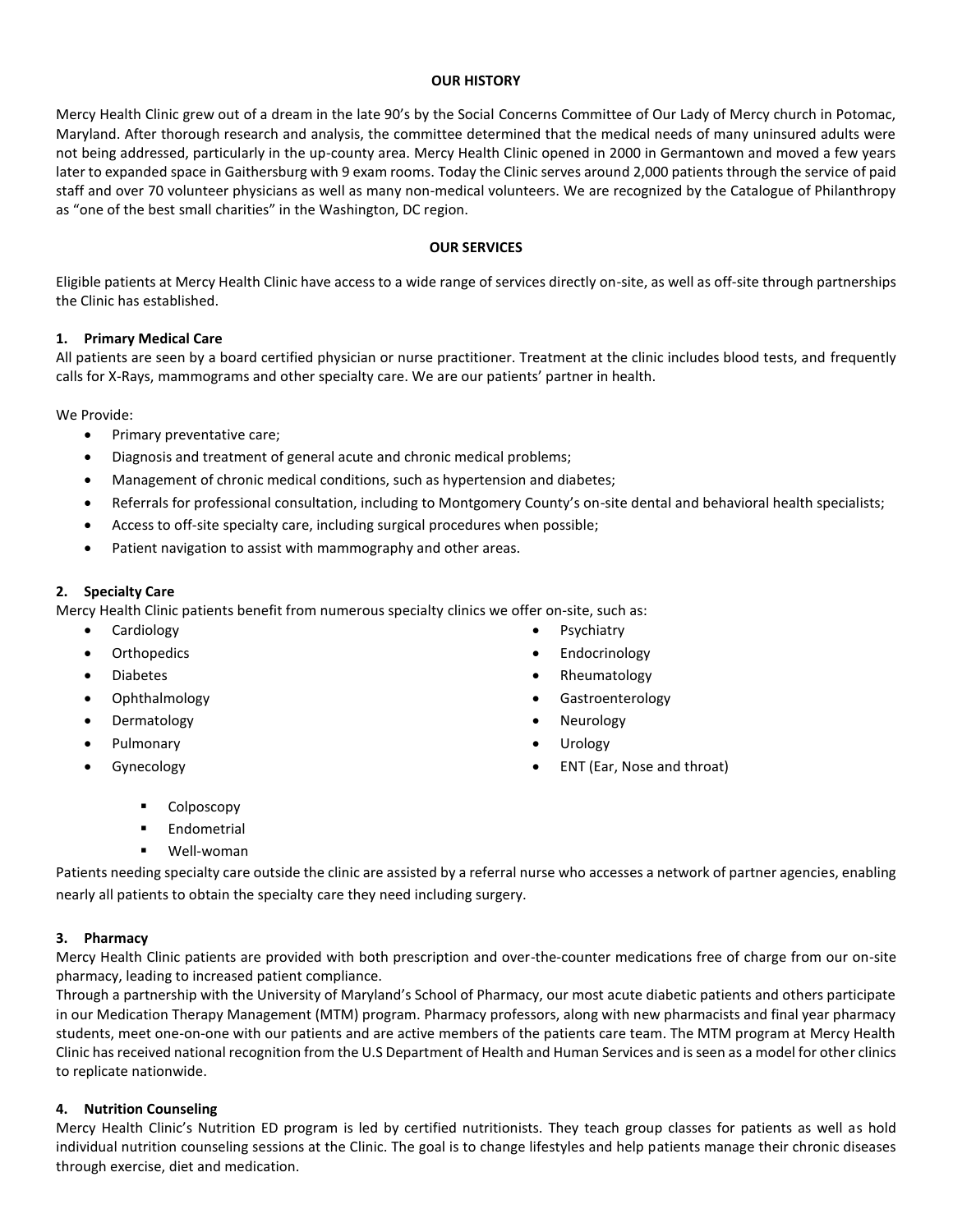| <b>APPLICANT INFORMATION</b>                                                                                                                                                     |                                                                                                                                                                                                                                                                          |  |            |                      |               |                                     |  |                  |                                                 |                  |                |  |  |  |
|----------------------------------------------------------------------------------------------------------------------------------------------------------------------------------|--------------------------------------------------------------------------------------------------------------------------------------------------------------------------------------------------------------------------------------------------------------------------|--|------------|----------------------|---------------|-------------------------------------|--|------------------|-------------------------------------------------|------------------|----------------|--|--|--|
| Last Name                                                                                                                                                                        |                                                                                                                                                                                                                                                                          |  |            | First                |               |                                     |  | Date of<br>Birth |                                                 |                  |                |  |  |  |
| <b>Street Address</b>                                                                                                                                                            |                                                                                                                                                                                                                                                                          |  |            |                      |               |                                     |  |                  |                                                 | Apartment/Unit # |                |  |  |  |
| City                                                                                                                                                                             |                                                                                                                                                                                                                                                                          |  |            | State                |               | ZIP                                 |  |                  |                                                 |                  |                |  |  |  |
| Phone                                                                                                                                                                            |                                                                                                                                                                                                                                                                          |  |            |                      |               | E-mail Address                      |  |                  |                                                 |                  |                |  |  |  |
| Date Available                                                                                                                                                                   |                                                                                                                                                                                                                                                                          |  |            | Emergency<br>Contact |               |                                     |  |                  | <b>Emergency Contact</b><br><b>Phone Number</b> |                  |                |  |  |  |
| Position                                                                                                                                                                         | Physician Assistant $\Box$ Registered Nurse $\Box$ Receptionist $\Box$<br>Nurse Practitioner $\square$<br>Eligibility Screener $\Box$<br>Applied for<br>Administrative Assistant □ Interpreter (Spanish and French) □<br>Medical Assistant $\square$<br>Scribe $\square$ |  |            |                      |               |                                     |  |                  |                                                 |                  |                |  |  |  |
| <b>EDUCATION</b>                                                                                                                                                                 |                                                                                                                                                                                                                                                                          |  |            |                      |               |                                     |  |                  |                                                 |                  |                |  |  |  |
| Name of School                                                                                                                                                                   |                                                                                                                                                                                                                                                                          |  |            |                      | Degree Earned |                                     |  |                  |                                                 |                  | Year Completed |  |  |  |
|                                                                                                                                                                                  |                                                                                                                                                                                                                                                                          |  |            |                      |               |                                     |  |                  |                                                 |                  |                |  |  |  |
|                                                                                                                                                                                  |                                                                                                                                                                                                                                                                          |  |            |                      |               |                                     |  |                  |                                                 |                  |                |  |  |  |
| LICENSE/CERTIFICATION                                                                                                                                                            |                                                                                                                                                                                                                                                                          |  |            |                      |               |                                     |  |                  |                                                 |                  |                |  |  |  |
|                                                                                                                                                                                  |                                                                                                                                                                                                                                                                          |  |            |                      |               |                                     |  |                  |                                                 |                  |                |  |  |  |
| <b>EMPLOYMENT</b>                                                                                                                                                                |                                                                                                                                                                                                                                                                          |  |            |                      |               |                                     |  |                  |                                                 |                  |                |  |  |  |
| Current Employer<br>Position and Title                                                                                                                                           |                                                                                                                                                                                                                                                                          |  | Supervisor |                      |               |                                     |  | Phone            |                                                 |                  |                |  |  |  |
|                                                                                                                                                                                  |                                                                                                                                                                                                                                                                          |  |            |                      |               |                                     |  |                  |                                                 |                  |                |  |  |  |
| <b>VOLUNTEERING AVAILABILITY</b>                                                                                                                                                 |                                                                                                                                                                                                                                                                          |  |            |                      |               |                                     |  |                  |                                                 |                  |                |  |  |  |
| Times<br>Days                                                                                                                                                                    |                                                                                                                                                                                                                                                                          |  |            |                      |               | Start/End Date (Long or short term) |  |                  |                                                 |                  |                |  |  |  |
|                                                                                                                                                                                  |                                                                                                                                                                                                                                                                          |  |            |                      |               |                                     |  |                  |                                                 |                  |                |  |  |  |
| <b>DISCLAIMER AND SIGNATURE</b>                                                                                                                                                  |                                                                                                                                                                                                                                                                          |  |            |                      |               |                                     |  |                  |                                                 |                  |                |  |  |  |
| I attest that the information that I have provided on this form is accurate and give permission for Mercy Health Clinic to verify information and<br>check references as needed. |                                                                                                                                                                                                                                                                          |  |            |                      |               |                                     |  |                  |                                                 |                  |                |  |  |  |
| permission for him/her to perform volunteer services for Mercy Health Clinic.                                                                                                    |                                                                                                                                                                                                                                                                          |  |            |                      |               |                                     |  |                  |                                                 |                  |                |  |  |  |
| Signature<br>Date                                                                                                                                                                |                                                                                                                                                                                                                                                                          |  |            |                      |               |                                     |  |                  |                                                 |                  |                |  |  |  |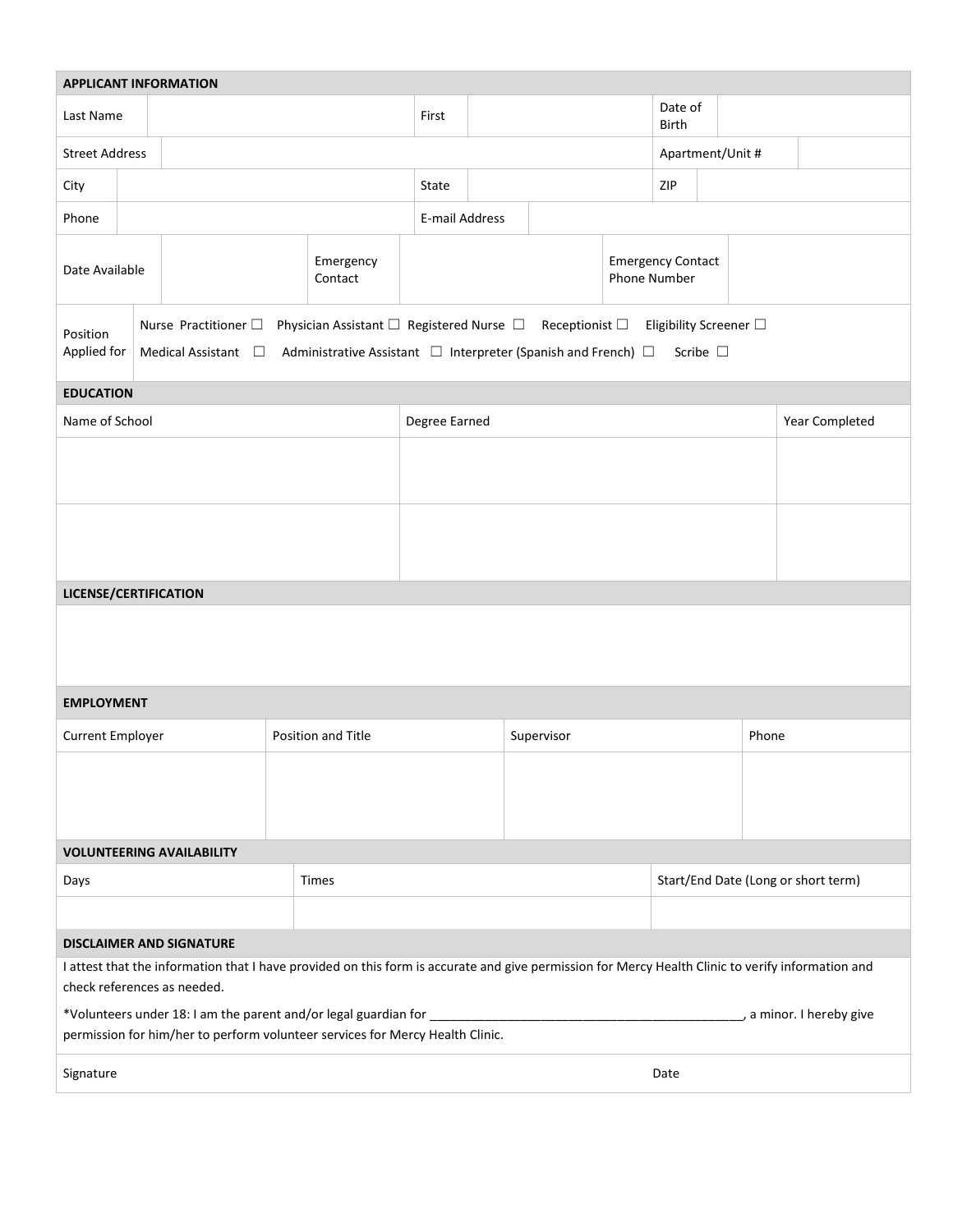### **CONFIDENTIALITY FORM**

Mercy Health Clinic provides free medical care to low-income individuals without insurance or other medical care resources. It takes great care to ensure the safety and privacy of all patients, current and past. As a volunteer working with us, you will be privy to information about those with whom we work. For that reason, please read the following carefully and sign and date to indicate you compliance with Mercy Health Clinic's confidentiality policies.

- I agree not to disclose the identity of patients or share any information that I learn about patients with anyone outside of the clinic.
- I agree not to counsel or advise patients beyond what is appropriate to my position volunteer.
- I agree not to disclose any privileged information concerning Mercy Health Clinic operations, personnel, or donors which I may learn in the course of my volunteering.
- I agree to consult with staff if I have any questions about my role as a volunteer.

#### Signature Date **Date of the Contract of Contract Contract of Contract Contract Contract Only and Date Only and D**

## **DRESS CODE**

Volunteers are expected to present themselves as a professional in all ways, including appearance. All clothing should be neat, clean and appropriate for volunteering at MHC. This means that jeans, shorts, miniskirts, exercise clothing, etc. are not acceptable attire. Questions regarding the acceptability of certain attire shall be referred to the Clinic Manager and/or the Executive Director for determination.

### **PPD RECORD**

Mercy Health Clinic is considered a low risk environment for tuberculosis. MHC requires all volunteers to be tested once volunteering begins. Proof of PPD TB skin test or chest x-ray must be dated within the last 12th months. We request one test per year.

| Date PPD Test Given                         | Date PPD Test Results Read            | Location of Test Administration<br>(Name, Address and Phone Number) |
|---------------------------------------------|---------------------------------------|---------------------------------------------------------------------|
|                                             |                                       |                                                                     |
| Name and Title of Person Administering Test | Name and Title of Person Reading Test |                                                                     |
|                                             |                                       |                                                                     |
| Signature                                   |                                       | Date                                                                |

# **HEPATITIS B VACCINATION RECORD**

We strongly encourage you to receive this vaccine prior to handling any blood related specimens. **If you do not to receive the series of three Hepatitis B vaccinations, we strongly suggest that you do not handle blood related specimens.**

*Please check one of these boxes*:

- $\Box$  I have received the series of three Hepatitis B Vaccinations.
- $\Box$  I have not received the series of three Hepatitis B Vaccinations.

We strongly encourage you to receive this vaccine prior to handling any blood related specimens. If you do not to receive the series of three Hepatitis B vaccinations, we strongly suggest that you do not handle blood related specimens.

By signing the form below, you acknowledge that you have received the series of three Hepatitis B Vaccinations and if you have not received the vaccinations, you understand the above information.

Signature Date **Date of the Contract of Contract Contract of Contract Contract Contract Only and Date Only and D**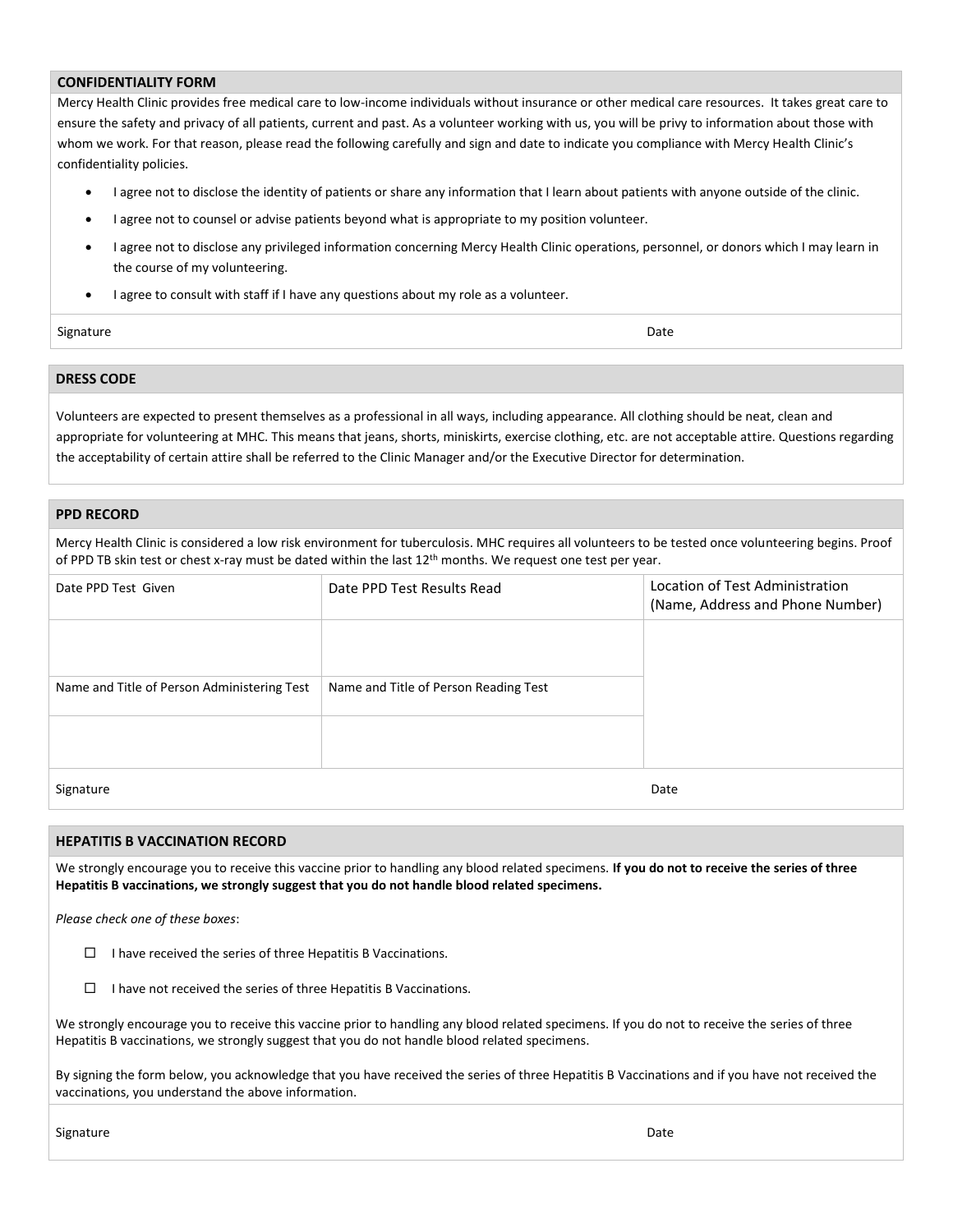### **COMPUTER AND INFORMATION USAGE AGREEMENT**

Community Health Link and Primary Care Coalition, Montgomery County considers maintaining the security and confidentiality of protected health information (PHI) a matter of its highest priority. All those granted access to this information must agree to the standards set forth in this Computer and Information Usage Agreement. All those who cannot agree to these terms will be denied access to PHI entrusted by our patients to this organization. Each person accessing eCW software data and resources holds a position of trust relative to this information and must recognize the responsibilities entrusted in preserving the security and confidentiality of this information. The following conditions apply to all those having access to protected health information.

**I will:**

- Respect the privacy and rules governing the use of any information accessible through the computer system or network and only utilize information necessary for performance of my job.
- Respect the ownership of proprietary software. For example, do not make unauthorized copies of such software for your own use, even when the software is not physically protected against copying.
- Respect the finite capability of the systems, and limit use (such as executing, during normally peak periods of usage, programs that consume significant computer resources) so as not to interfere unreasonably with the activity of other users.
- Respect the procedures established to manage the use of the system.
- Respect the confidentiality of any reports printed from any information system containing patient information and handle, store and dispose of these reports appropriately.
- Prevent unauthorized use of any information in files maintained, stored, or processed by Community Health Link and Primary Care Coalition, Montgomery County.

#### **I will NOT:**

- Seek personal benefit or permit others to benefit personally by any confidential information or use of equipment available through my work assignment.
- Operate any non-licensed software on any computer provided by Community Health Link and Primary Care Coalition, Montgomery County.
- Exhibit or divulge the contents of any record or report except to fulfill a work assignment and in accordance with Community Health Link and Primary Care Coalition, Montgomery County policy.
- Knowingly include or cause to be included in any record or report, a false, inaccurate, or misleading entry.
- Remove PHI from the office where it is kept except in the performance of my duties.
- Release my authentication code or device to anyone else, or allow anyone else to access or alter information under my identity.
- Utilize anyone else's authentication code or device in order to access any Community Health Link and Primary Care Coalition, Montgomery County system.
- Divulge any information that identifies PHI.

#### **I understand that:**

- The information accessed through all Community Health Link and Primary Care Coalition, Montgomery County information systems contains sensitive and confidential patient care, business, financial and employee information, which should only be disclosed to those authorized to receive it.
- All access to the system will be monitored.
- My access to PHI maintained by Community Health Link and Primary Care Coalition, Montgomery County is a privilege and not a right afforded to me. By signing this agreement, I agree to protect the security of this information and maintain all PHI in a manner consistent with the requirements outlined under applicable Federal and State privacy laws and regulations.

Community Health Link and Primary Care Coalition, Montgomery County agrees to hold me harmless with regard to my access to PHI maintained by Community Health Link and Primary Care Coalition, Montgomery County provided that I use due diligence in meeting the terms of this Computer and Information Usage Agreement.

Signature Date Date of the Contract of the Contract of the Contract of the Contract of the Date Date of the Date of the Date of the Date of the Date of the Date of the Date of the Date of the Date of the Date of the Date o